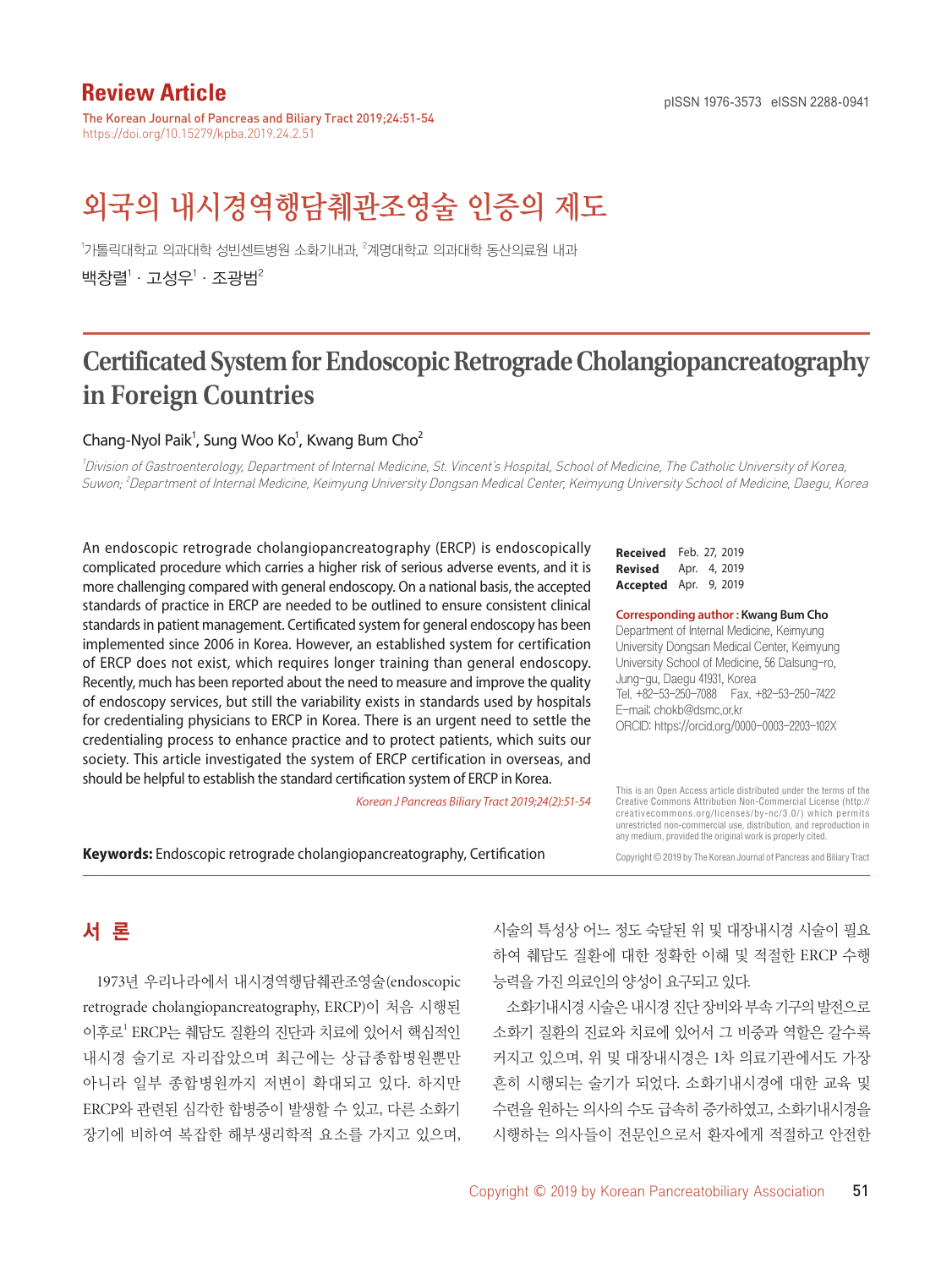치료를 할 수 있는 자격 및 능력을 보장하기 위한 제도가 요구 되었다. 2004년 대한소화기내시경학회에서는 '소화기내시경 세부전문의 수련 및 자격인증에 관한 규정'을 개정하였으며, 2005년까지 서류 심사만으로 가능하였던 세부전문의 취득이, 2006년부터는 공인된 수련기관에서 전임의 수련을 마친 후 시험을 통과해야만 그 자격이 인정된다. 환자 안전과 의료 서비스의 질을 평가하고 일정 자격을 갖춘 의사를 대상으로 객관적이고 정당한 절차로 인증하는 제도는 내시경 분야뿐만 아니라 초음파 인증의, 소화기 항암 인정의에서 보듯이 여러 타분야에서도 요구되는 시대적 흐름이다.

ERCP는 위 및 대장내시경보다 더 고도의 술기와 긴 수련 기간을 요구한다. 2011년도에 대한소화기내시경학회에서 발표한 소화기내시경 세부전문의 교육수련 가이드라인에서 췌담도내시경 수련목표를 권장사항으로 언급하였고, 2017년 대한췌장담도학회에서 전임의를 위한 ERCP 교육 가이드라인을 제시하였으나 구체적 수련 자격이나 인증에 대한 기준은 아직 정립되어 있지 않다. 본고는 다른 일부 국가의 ERCP 수련 과정과 인증 기준에 대하여 알아보고, 향후 국내에서 ERCP 인증의 과정을 계획하고 평가하는 데 도움이 될 것으로 기대한다.

# 본 론

## 1. 인증의 필요성

ERCP의 시행 건수가 많아지면 선택적 삽관(selective cannulation)의 성공률이 높아지는 것으로 알려져 있다. Schlup 등2은 1명의 내시경 의사가 8년 동안 시행한 532건의 ERCP를 분석하였을 때 첫 2년 동안 선택적 삽관율은 85%였지만, 그 다음 2년이 지날 때마다 삽관율은 88%, 90%, 96%로 증가함을 보고하였다. 또한 Voiosu 등'은 ERCP 건수가 10개 증가할 때마다 성공적 시술의 오즈비(odds ratio, OR)가 1.1배 증가함을 제시하였다. 반면 한 연구에서는 ERCP 건수가 1년에 25개 미만인 의사는 그렇지 않은 의사에 비하여 시술 실패율이 높았으며, 시술 후 24시간 이내에 입원하는 비율이 높았다. <sup>4</sup> 미국소화기 내시경학회(American Society for Gastrointestinal Endoscopy, ASGE)에서 발표한 가이드라인은 적절한 ERCP 숙련도를 위한 건수로 200예를 제시하였다. <sup>5</sup> 우리나라는 ERCP 시술 건수가 연간 200건 이하의 병원이 전체의 95% 이상을 차지하고 있어<sup>6</sup> 일부 대형병원을 제외하고는 이상적인 ERCP 교육의 기회가 제한되어 있는 현실이다. ERCP는 위 및 대장내시경보다 상대적으로 고도의 술기와 많은 습득시간을 필요로 하며, 시행

건수가 시술 성공률이나 부작용과 상관관계가 있다는 이전 연구 결과들은 경험이 많은 ERCP 전문가에 의한 체계적인 교육이 필요하다는 것을 시사한다.

## 2. 다른 나라들의 ERCP 수련 과정

## 1) 영국

영국소화기학회에서 2005년 학회 주도로 영국에서 시행된 5,264개의 ERCP를 분석하였고 94%가 치료적인 의도로 시행하였지만, 목표에 도달한 것은 70%에 머물러서, ERCP 수련에 대한 체계적인 과정이 설립되었다. 7 영국의 의사과정 수련 제도는 졸업 후 2년의 의무적인 수련 기간이 있고(compulsory 2 year foundation program, FY 1-2), FY1-2가 끝나고 나면 2년의 내과계/외과계 핵심 수련을 받고(2 year core medical or surgical training, CMT 1-2), 그 후로 세부 분과를 정해서 5년 동안 수련을 받게 된다(specialty register, StR1-5). StR은 우리나라로 치면 전임의(fellow)에 해당하는데 StR 3년차 때, ERCP 수련을 받고 싶은 사람을 선발한다. ERCP 수련의는 자신이 시행하였던 시술 기록을 directly observed procedural skills (DOPS) 양식으로 기록해 두어야 한다. DOPS의 평가는 수련의가 근무하는 기관과 관련 없는 2명의 ERCP 전문가에 의하여 이루어지며 수련 마지막 12개월 동안 최소 75건의 ERCP 시술 건수와 치료 목적의 시술 성공률 80% 이상, 부작용 5% 미만일 경우 수료 인증서(certificates of completion training)를 수여하게 된다.

#### 2) 미국

미국에서 소화기내과 전임의 수련을 받으려면 3년의 일반내과 레지던트 과정을 수료해야 한다. 2007년 미국소화기학회에서 발간한 소화기내과 커리큘럼에 따르면 소화기내과 전임의의 수련 기간은 최소 3년인데, 이 기간 동안 ERCP 또는 초음파 내시경(endoscopic ultrasonograpy) 술기를 습득하는 것은 의무사항은 아니며 치료 내시경을 추가적으로 배우고 싶어하는 전임의들을 대상으로 교육할 수 있다고 명시하고 있다. 8 미국소화기내과학회 홈페이지(http://gi.org/fellows-in-training/ gi-fellowship-programs)에 접속하면 미국에서 소화기내과 전임의 수련을 할 수 있는 모든 병원의 커리큘럼을 볼 수 있다. 개별 병원의 홈페이지에 접속하면 일부 병원에서 "Advanced Endoscopy Fellowship"이라는 수련 과정이 있는데, 이것은 소화기내과 전임의 3년의 과정을 마치고 추가적인 치료 내시경 수련을 원하는 사람을 대상으로 1년 동안 ERCP, 초음파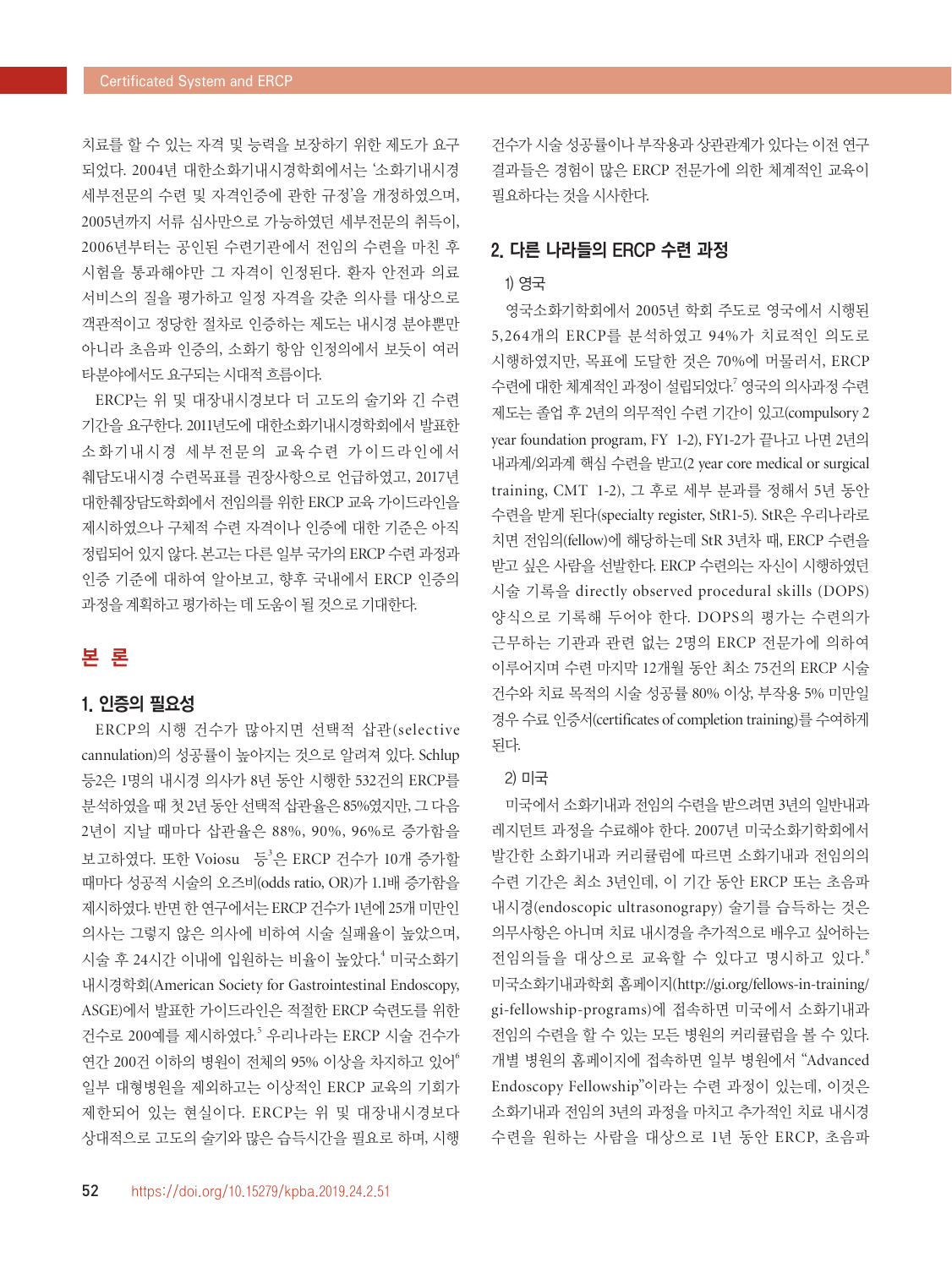내시경을 가르쳐 주는 과정이다. 우리나라의 전임의 4년차에 해당되며 이때 ERCP를 배울 수 있다. ERCP 수련 시점에 대해서는 어느 정도 합의가 이루어져 있지만 영국처럼 학회 차원에서 공인된 ERCP 인증 제도는 시행하지 않는 것으로 보인다. 2016년 미국 내 근무하는 1,122명의 소화기내과 의사들을 대상으로 한 설문조사에서 ERCP 초기 인증에 대하여 문서화된 가이드라인이 있는 병원은 79%였고 재인증에 대한 가이드라인을 가진 병원은 41%에 불과하였다. <sup>9</sup> 이에 근거하여 미국에서도 영국처럼 학회 차원에서 공인되고 문서화된 ERCP 인증제를 준비할 것으로 예상된다. 10

### 3) 호주

호주 역시 미국과 마찬가지로 3년의 일반내과 레지던트 과정을 마친 후에 소화기내과 수련을 받을 수 있다.<sup>!!</sup> 의무적으로 2년의 core-training은 마쳐야 하며, 그 뒤로 선택적으로 1년의 non-core training을 받을 수 있다. Non-core training은 임상 분야 혹은 기초 연구 분야에 수련을 선택하여 시행되어 미국에서 4년째 받는 "Advanced Endoscopy Fellowship" 프로그램과는 다른 과정으로 볼 수 있다. Royal Australian College of Physicians (RACP)에서 발행한 소화기내과 커리큘럼에 따르면 호주에서도 소화기내과 수련 기간 동안 ERCP는 의무사항은 아니다. 다만 ERCP 수련을 받고자 하는 경우에는 경험이 풍부하고 일정 자격을 보유한 시술자(experienced accredited practitioner)가 밀접한 지도를 하는 조건하에 수련이 가능하다.<sup>12</sup> ERCP 수련에 관한 가이드라인은 Conjoint Committee for the Recognition of Training in Gastrointestinal Endoscopy (CCRTGE)에서 제정하고 관리하지만 이 가이드라인의 준수가 의무사항은 아니기 때문에 CCRTGE 인증을 받지 않은 병원도 많다.<sup>10</sup> 호주에서도 문서화된 ERCP 인증의 제도는 아직 시행하지 않는 것으로 보인다.

#### 4) 일본

일본은 우리나라와 마찬가지로 의과대학 6년 졸업 후, 우리나라 인턴에 해당하는 2년의 '초기연수의' 과정을 거친다. 그 뒤 '후기연수의' 1년 과정을 마친 뒤 일정 자격 이상이 되는 사람에게 '인정내과의' 자격증을 주는데, 인정내과의 자격증을 취득한 사람을 대상으로 3년의 분과 연수 자격을 부여한다 (http://www.naika.or.jp/nintei/). 3년의 수련 과정을 마치면 소화기내과 분과 전문의 자격을 취득한다. 미국과 마찬가지로, 일본 역시 3년의 소화기내과 분과 수련 기간 동안 ERCP를 배우는 것은 의무사항은 아니며 별도로 수련을 받고자 하는

사람을 대상으로 교육을 실시한다. 소화기내과 분과 전문의는 5년마다 갱신해야 하고, 갱신 기준(위내시경 500개 이상, 대장내시경 250개 이상, 치료 내시경 20개 이상)에 ERCP 시술이 포함되지 않은 것으로 보아 일본은 우리나라와 같이 ERCP 수련이나 자격 수여에 대한 기준은 따로 정립되어 있지 않은 것으로 보인다. 13

# 결 론

외국의 ERCP 수련과정과 인증 현황은 각 국가별 실정에 따라 차이가 있음을 알 수 있다. ERCP 수련 및 인증에 대한 학회 차원의 구체적인 가이드라인을 가지고 문서화된 인증의 자격증을 수여하고 관리하는 국가는 아직은 영국이 유일한 것으로 보인다. 미국은 ERCP 수련 가이드라인은 정립되어 있지만, 아직 학회 차원의 인증은 실시되고 있지 않다. 호주와 일본은 우리나라와 마찬가지로 ERCP 인증에 대한 구체적 제도가 아직은 없어 보인다. 하지만 대부분의 나라에서 ERCP 교육은 최소 2-3년의 충분한 소화기내과 분과 수련 후 경험이 많은 ERCP 지도 전문의 하에 객관적이고 정당한 교육 과정이 이루어지는 것으로 보인다. 우리나라 실정에 맞는 학회 중심의 체계적이고 문서화된 ERCP 인증 과정 개발이 필요하다.

## 요 약

내시경역행담췌관조영술(ERCP)은 췌담도 질환의 필수적인 주요한 진단 및 치료 술기이다. 하지만 ERCP는 위 및 대장내시경 보다 고도의 술기와 경험을 필요로 하고, 심각한 합병증을 유발할 수 있다. 기존의 문헌보고에서 ERCP의 시술 경험이 많아질수록 치료 성공률이 증가하고 합병증은 감소한다는 것은 잘 알려져 있어 주의 깊은 교육과정이 필요하다. 국내에서도 대한췌장담도학회를 중심으로 전임의를 위한 ERCP 교육 가이드라인을 제정하는 등 ERCP의 체계적인 교육에 대한 필요성을 인식하고 있으나 아직까지 국내 의료여건상 문서화 및 표준화된 교육과정과 인증절차 확립의 어려움을 가지고 있다. 본고는 외국의 다양한 ERCP 교육과정과 인증제도 현황을 살펴보고 향후 국내에서 ERCP 인증 과정 개발에 도움이 될 수 있으리라 기대한다.

국문 색인: 내시경역행담췌관조영술, 인증의